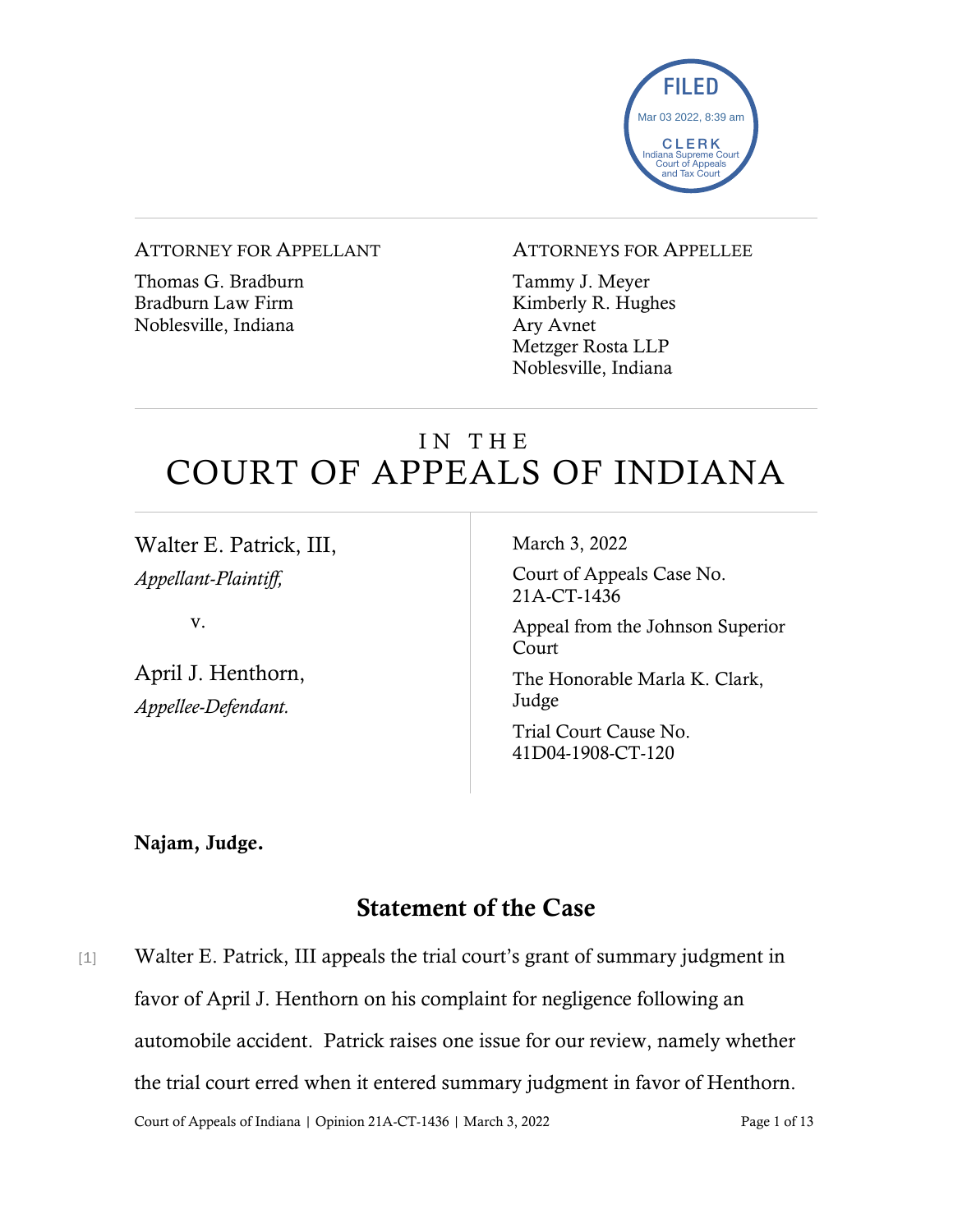[2] We affirm.

### Facts and Procedural History

- [3] In 1975, when Henthorn was twelve years old, she was diagnosed with ornithine transcarbamylase ("OTC") deficiency, which is an "allergy to protein." Appellant's App. Vol. 2 at 74. Henthorn takes medication for her OTC deficiency, and she watches her diet by limiting her protein intake. If Henthorn eats too much protein, she gets "an extremely bad headache that won't go away." *Id*. at 76. Henthorn has also gotten "dizzy" or "close to passing out" because of her OTC deficiency. *Id*. at 77. However, her OTC deficiency "doesn't really affect" her on a daily basis, and she "very rarely" has symptoms. *Id*. at 75. Doctor Bryan Hainline has treated Henthorn for her OTC deficiency since 1989.
- [4] On August 18, 2017, Henthorn left her home and travelled north to Indianapolis. As she approached the intersection of Stop 11 Road and Meridian Street, she lost control of her vehicle. She then struck one vehicle, continued on, and struck Patrick's vehicle. As a result of the accident, Patrick sustained several injuries, which resulted in medical bills totaling more than \$50,000.
- [5] Thereafter, Patrick filed a complaint against Henthorn in which he asserted that Henthorn had been negligent. Henthorn filed her answer and, as an affirmative defense, alleged that she had lost consciousness due to a "sudden emergency not of [her] own making." *Id*. at 13. Henthorn also filed a motion for summary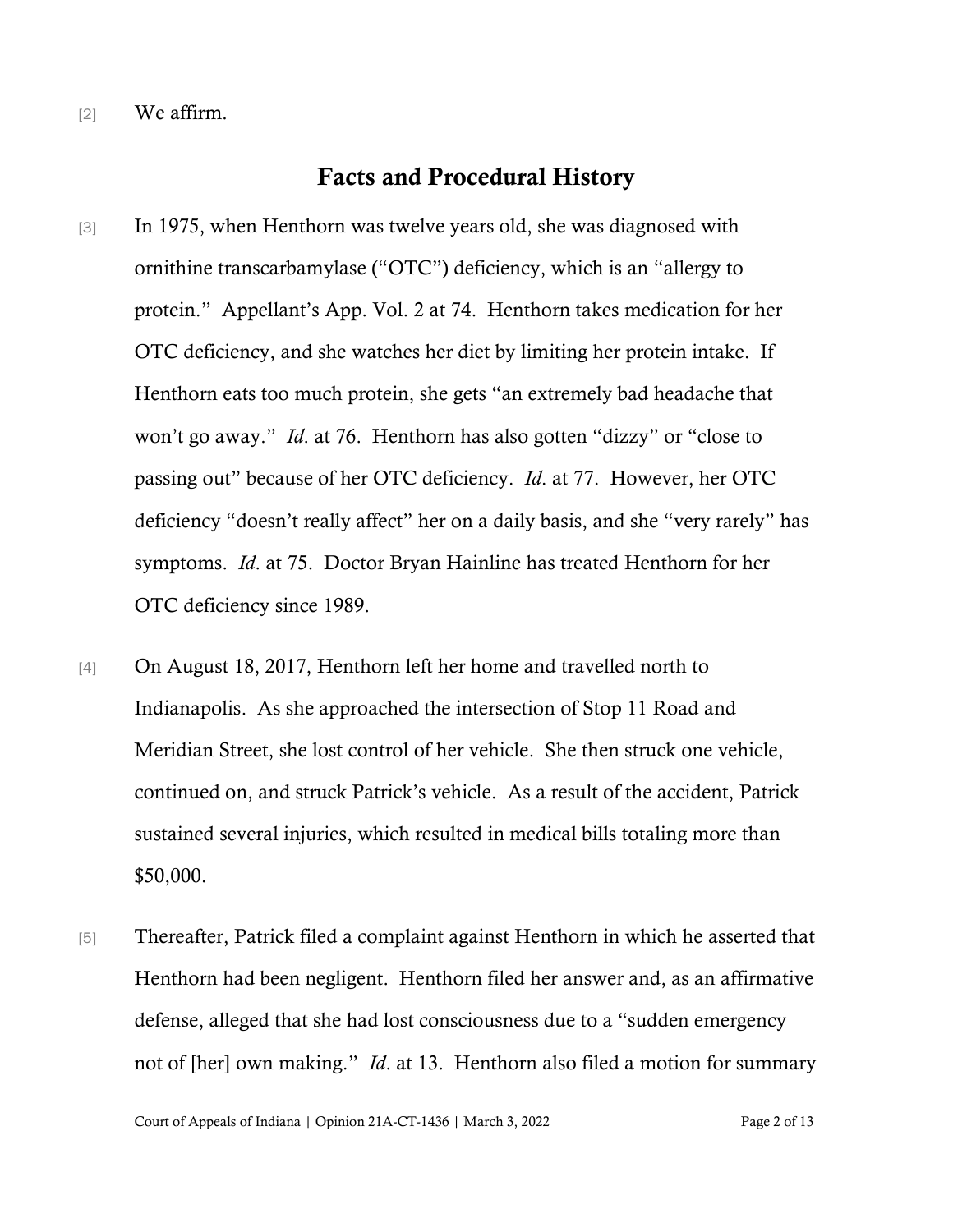judgment. In her supporting memorandum of law, Henthorn asserted that she was entitled to summary judgment because her "sudden loss of consciousness was not foreseeable." *Id*. at 23. Specifically, she asserted that her OTC deficiency "was well controlled" prior to the accident, she was "under no driving restrictions," and she "had not experienced any physical impairments or ill health" that day. *Id*. Accordingly, she contended that the "designated evidence establishes that [she] did not breach any duty" to Patrick. *Id*.

- [6] Henthorn then designated her affidavit as evidence. In it, Henthorn stated that, prior to the accident, she "was feeling perfectly fine and in good health." *Id*. at 31. She further stated that, "seconds before the crash, [she] suddenly and unexpectedly felt light-headed, flushed and dizzy" and that she "lost consciousness and when [she] came to, [her] vehicle was stopped adjacent to the intersection and beside a telephone pole." *Id*. at 31-32. And she stated that she did not "recall the crash." *Id*. at 32.
- [7] In addition, Henthorn designated Dr. Hainline's affidavit as evidence. In his affidavit, Dr. Hainline stated that he had reviewed Henthorn's medical records following the crash and that it was his opinion that Henthorn "suffered from a sudden change in mental status with loss of consciousness prior to the collision that had resulted from an unforeseen elevation in her blood ammonia levels due to her OTC deficiency." *Id*. at 35. He further stated that her condition caused Henthorn to "become incapacitated just before losing control of her car and crashing." *Id*.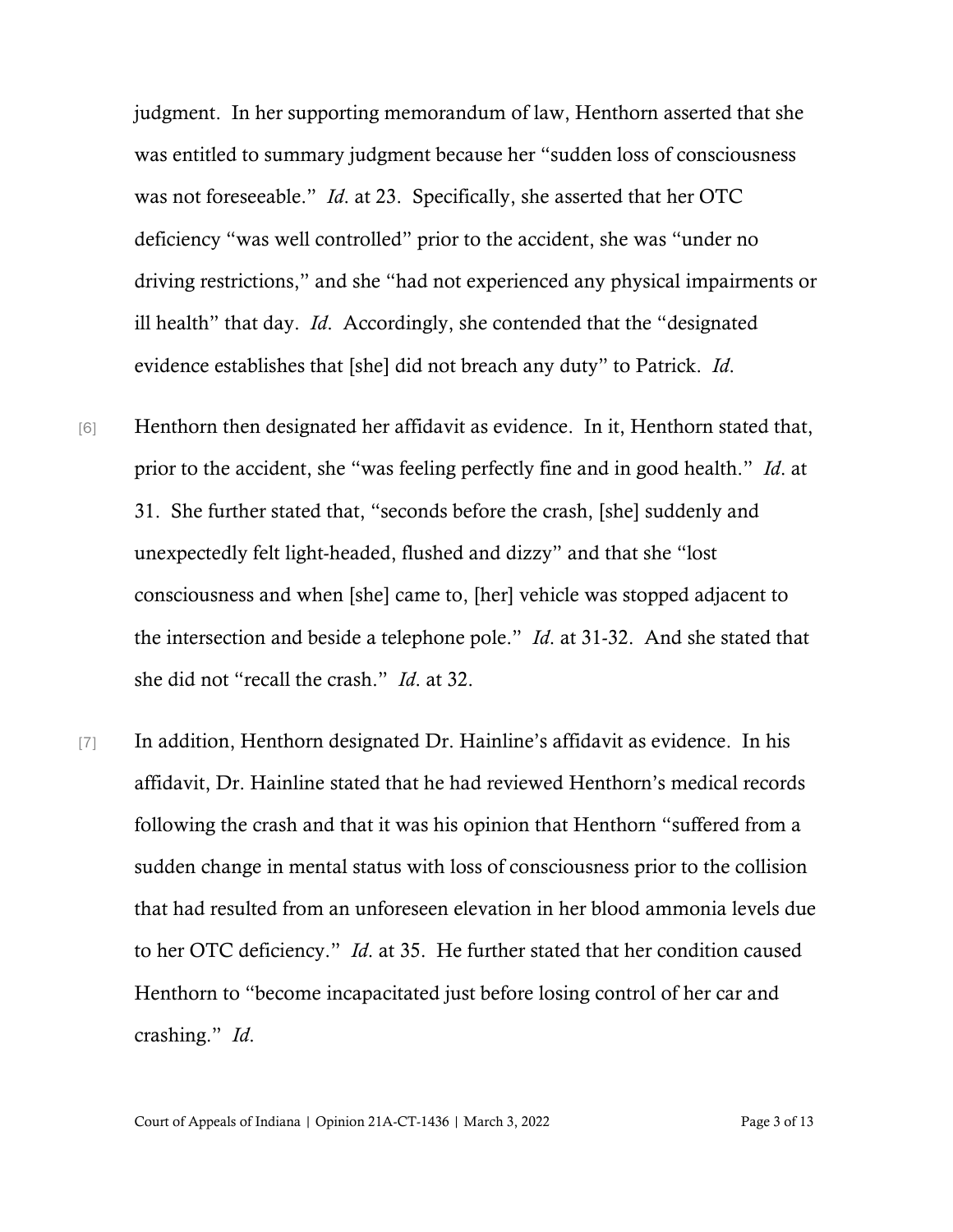- [8] Thereafter, Patrick deposed Henthorn. During the deposition, Patrick asked Henthorn about how her OTC deficiency has affected her "in the past." *Id*. at 77. Specifically, Patrick asked Henthorn about the frequency with which she has "episodes" where she gets "light-headed or close to losing consciousness." *Id.* at 78. Henthorn responded that it "hasn't happened in . . . over 10 years." *Id*. Henthorn further testified that she has not been admitted for in-patient treatment for her OTC deficiency in the last ten years.
- [9] After having questioned Henthorn about her medical history, Patrick redirected his inquiry when he stated, "Okay. Let's talk a little bit about the day of the accident[.]" *Id*. at 83. Henthorn then testified that, on that day, she felt "okay" and had gone to work. *Id*. at 84. She then testified that she went through the stoplight at Stop 11 road and "got kind of dizzy, and [her] head had a really sharp pain on the left side." *Id*. at 85. And she testified that the last thing she remembered was putting her hand up to her head and then waking up next to a telephone pole. She specifically testified that she "remembered going through the intersection," but that she did not remember striking any vehicles or speaking with police officers. *Id*. at 86.
- Court of Appeals of Indiana | Opinion 21A-CT-1436 | March 3, 2022 Page 4 of 13 [10] Patrick filed his response in opposition to Henthorn's motion for summary judgment and a corresponding memorandum of law. And he designated as evidence Henthorn's affidavit, Dr. Hainline's affidavit, Henthorn's deposition, and the accident report. Patrick asserted that Henthorn's statements in her deposition were inconsistent with those in her designated evidence. Specifically, Patrick asserted that Henthorn's and Dr. Hainline's affidavits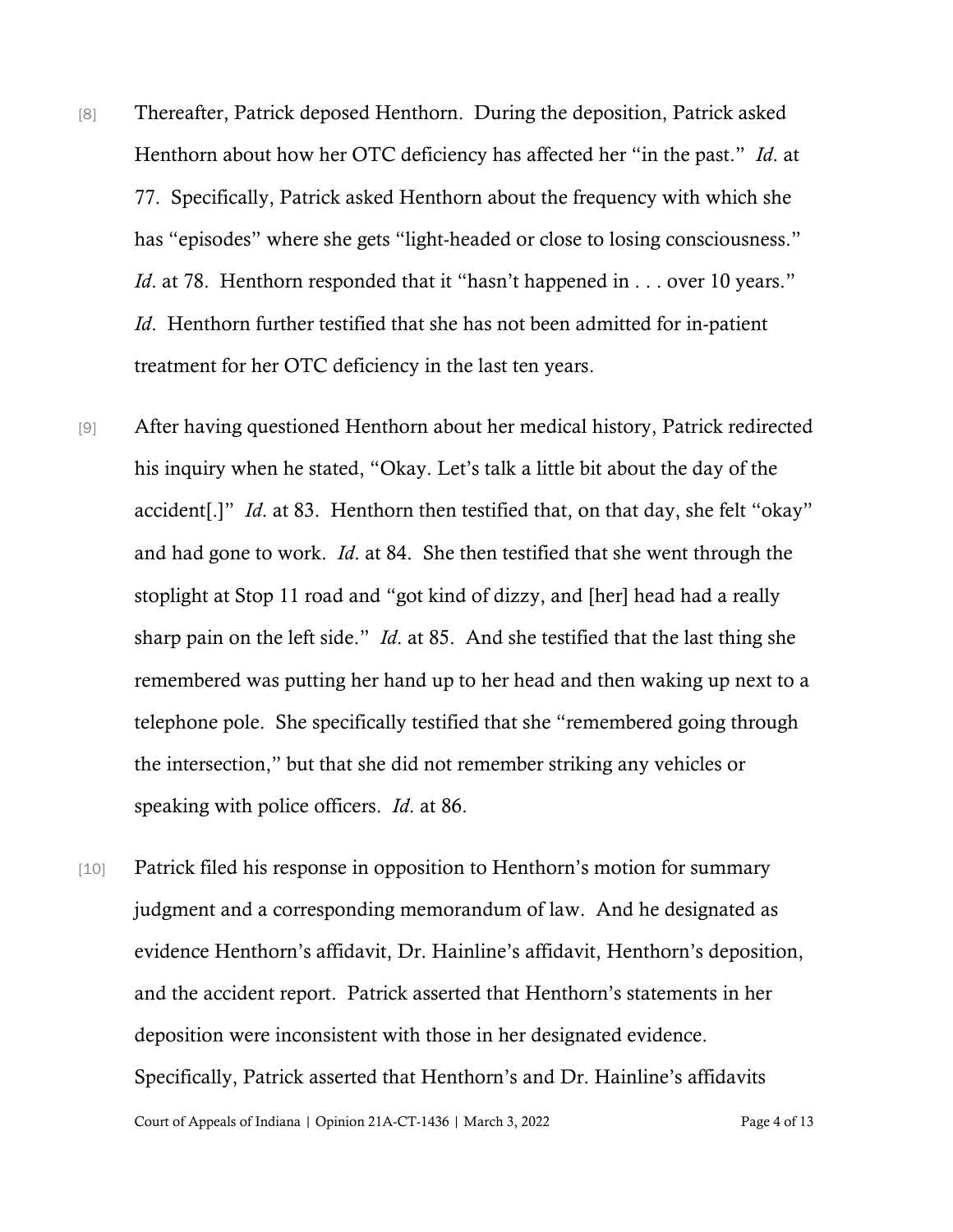claimed that Henthorn had lost consciousness because of her OTC deficiency. However, Patrick claimed that Henthorn testified in her deposition that she had not had any episode of lightheadedness or loss of consciousness in the past ten years. Patrick maintained that those "inconsistent statements," along with her "different versions of how she felt just prior to the accident" demonstrate that a genuine issue of material fact exists regarding whether Henthorn actually suffered from a medical emergency on the date of the accident. *Id*. at 42.

- [11] In addition, Patrick alleged that Henthorn also "offered several different versions of the accident itself." *Id*. at 43. To support that assertion, Patrick relied on the portion of Henthorn's affidavit in which she stated that she had lost consciousness and did not remember the accident. He also relied on the portion of Henthorn's deposition in which she testified that she remembered going through the intersection. And he stated that the accident report demonstrates that she hit another vehicle prior to entering the intersection. Patrick maintained that those inconsistencies precluded the entry of summary judgment.
- [12] Following a hearing at which the parties presented oral argument, the court entered summary judgment in favor of Henthorn. In its order, the court found that, although Henthorn had testified in her deposition that she had not lost consciousness in over ten years, "[i]n the context of a deposition about an accident in which [Henthorn] states that she lost consciousness, it is the reasonable interpretation that her answer was addressing any *other* episodes of loss of consciousness besides the one in question." *Id*. at 7 (emphasis in

Court of Appeals of Indiana | Opinion 21A-CT-1436 | March 3, 2022 Page 5 of 13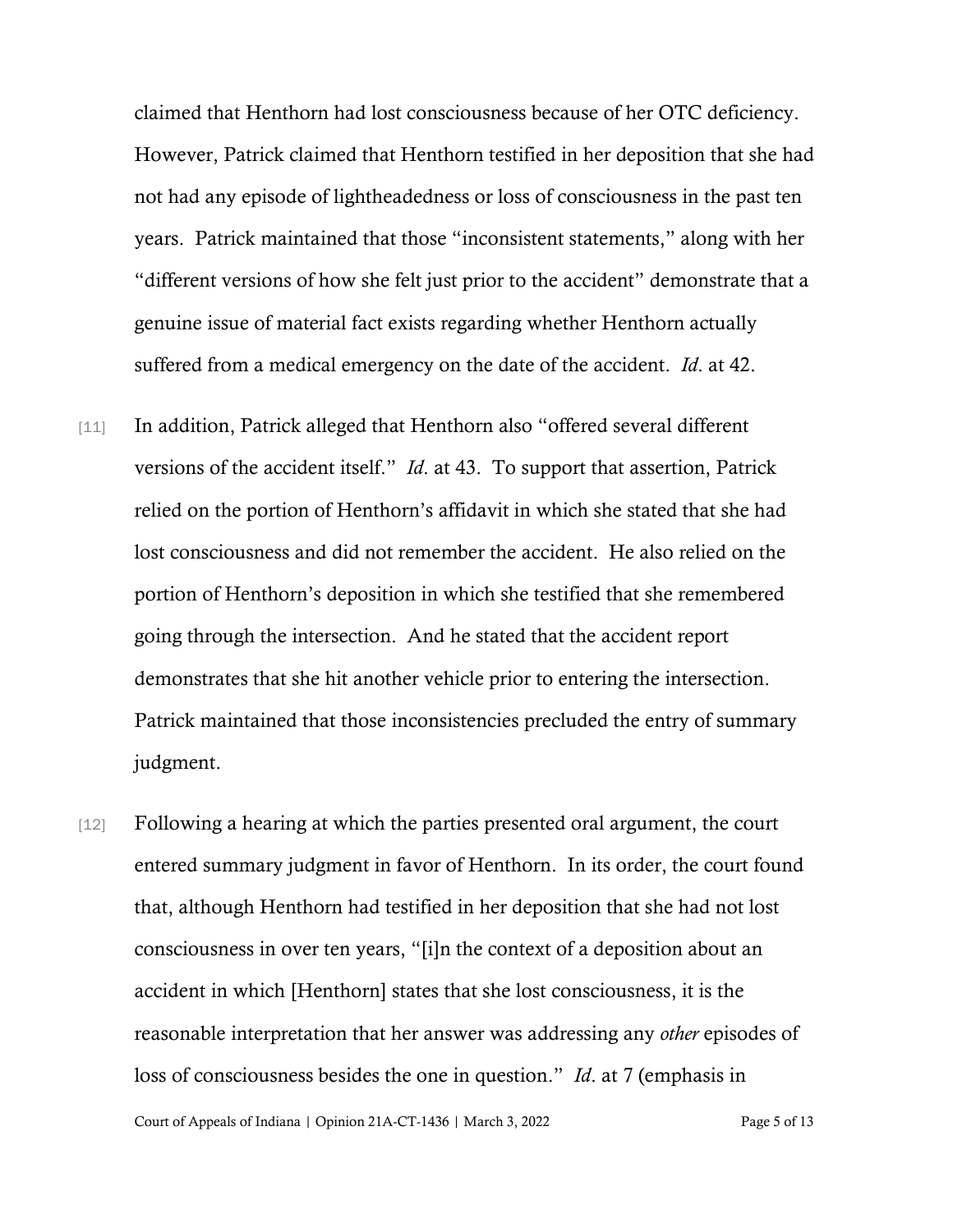original). The court also found that the other alleged inconsistent statements were either not inconsistent or were not material to the issue. Accordingly, the court concluded that Henthorn's "sudden physical incapacity was not reasonably foreseeable under the circumstances" and that she had "no reason to foresee that driving that day would put others in peril because of her medical condition." *Id*.

[13] Patrick then filed a motion to correct error. He again asserted that, while Henthorn claimed she had suffered a medical emergency on the date of the accident, she twice "stated that she had not suffered an episode in the last ten (10) years." *Id*. at 114. He maintained that her answers "were clear and unequivocal" and that they created a genuine issue of material fact as to whether she suffered a medical emergency on the date of the accident. *Id*. The court denied Patrick's motion. This appeal ensued.

### Discussion and Decision

[14] Patrick contends that the trial court erred when it entered summary judgment in favor of Henthorn. The Indiana Supreme Court has explained that

> [w]e review summary judgment de novo, applying the same standard as the trial court: "Drawing all reasonable inferences in favor of . . . the non-moving parties, summary judgment is appropriate 'if the designated evidentiary matter shows that there is no genuine issue as to any material fact and that the moving party is entitled to judgment as a matter of law.'" *Williams v. Tharp*, 914 N.E.2d 756, 761 (Ind. 2009) (quoting T.R. 56(C)). "A fact is 'material' if its resolution would affect the outcome of the case, and an issue is 'genuine' if a trier of fact is required to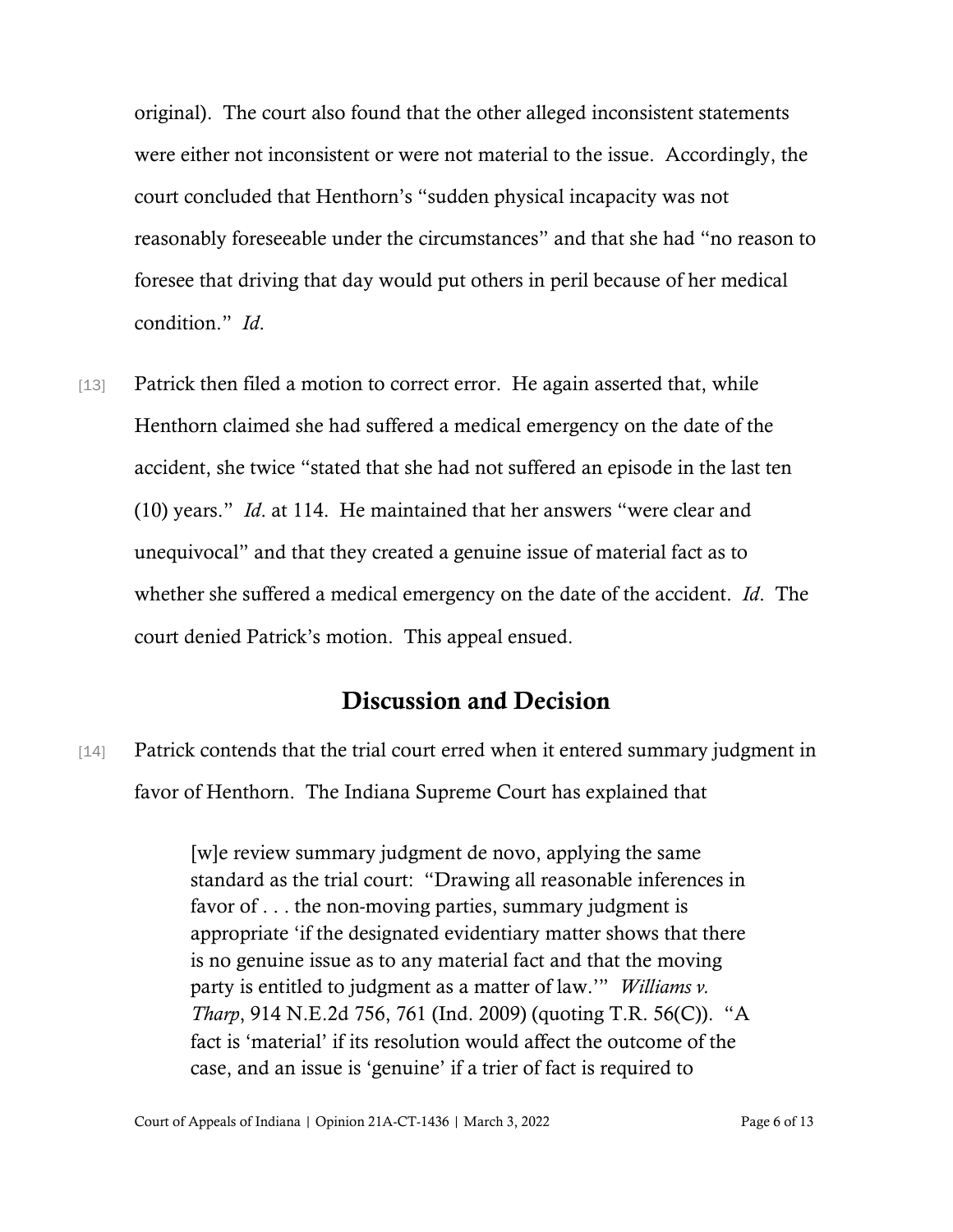resolve the parties' differing accounts of the truth, or if the undisputed material facts support conflicting reasonable inferences." *Id*. (internal citations omitted).

The initial burden is on the summary-judgment movant to "demonstrate [ ] the absence of any genuine issue of fact as to a determinative issue," at which point the burden shifts to the nonmovant to "come forward with contrary evidence" showing an issue for the trier of fact. *Id*. at 761-62 (internal quotation marks and substitution omitted). And "[a]lthough the non-moving party has the burden on appeal of persuading us that the grant of summary judgment was erroneous, we carefully assess the trial court's decision to ensure that he was not improperly denied his day in court." *McSwane v. Bloomington Hosp. & Healthcare Sys*., 916 N.E.2d 906, 909-10 (Ind. 2009) (internal quotation marks omitted).

*Hughley v. State*, 15 N.E.3d 1000, 1003 (Ind. 2014) (omission and some alterations original to *Hughley*).

- [15] Here, the trial court entered findings of fact and conclusions thereon in its summary judgment order. While such findings and conclusions are not required in a summary judgment and do not alter our standard of review, they are helpful on appeal for us to understand the reasoning of the trial court. *See Knighten v. E. Chicago Hous. Auth*., 45 N.E.3d 788, 791 (Ind. 2015).
- [16] Summary judgment is rarely appropriate in negligence cases because they are particularly fact-sensitive and are governed by a standard of the objective reasonable person, which is best applied by a jury after hearing all the evidence. *Kramer v. Catholic Charities of Diocese of Fort Wayne-S. Bend, Inc.*, 32 N.E.3d 227,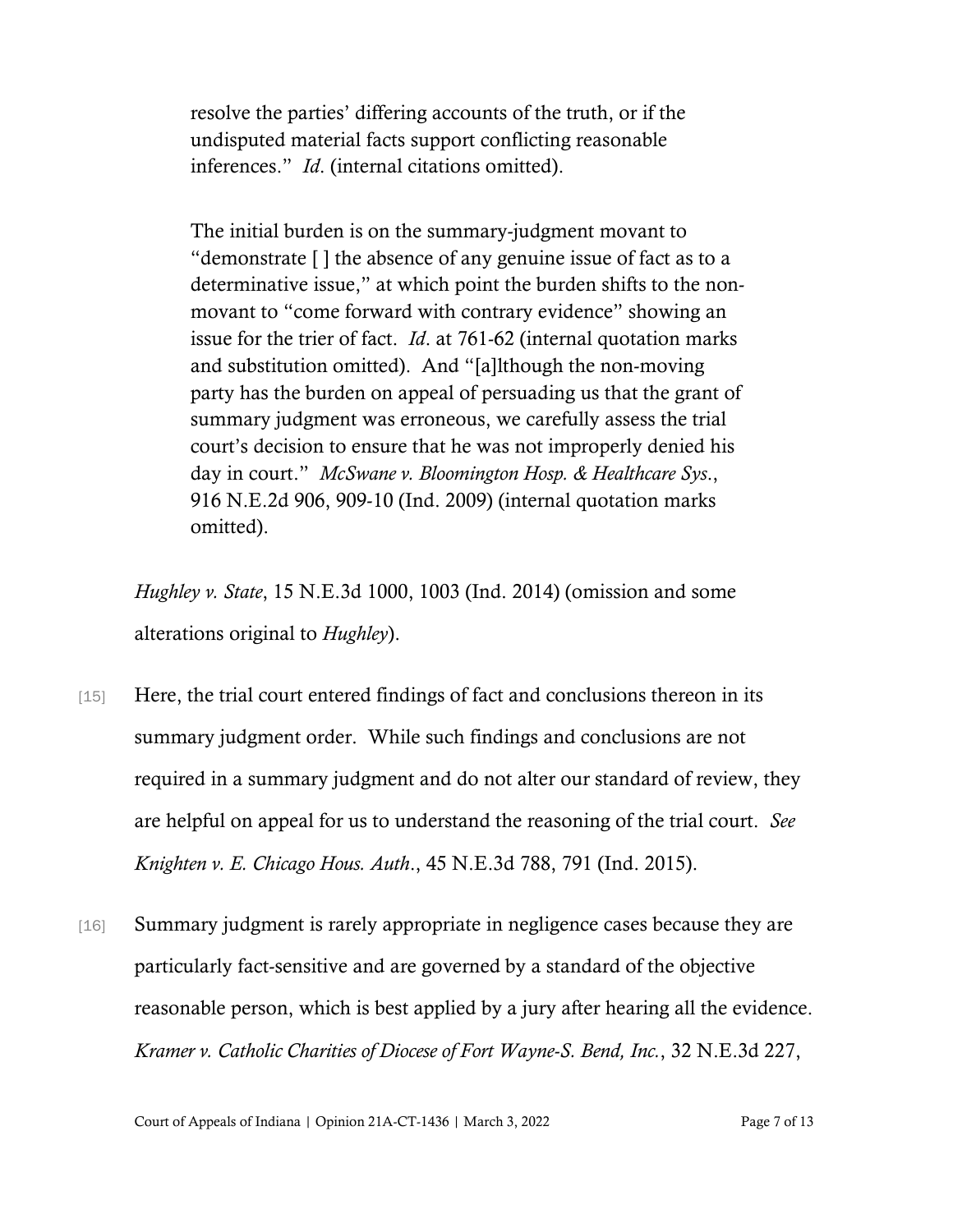231 (Ind. 2015). Nonetheless, summary judgment is appropriate where the undisputed material evidence negates one element of a negligence claim. *Rhodes v. Wright*, 805 N.E.2d 382, 385 (Ind. 2004).

- [17] To prevail on his negligence claim, Patrick was required to demonstrate that Henthorn owed him a duty, that Henthorn breached that duty by allowing her conduct to fall below the applicable standard of care, and that Patrick was injured by Henthorn's breach of duty. *See Goodwin v. Yeakle's Sports Bar & Grill*, 62 N.E.3d 384, 386 (Ind. 2016). Here, the parties do not dispute that Henthorn owed a duty to Patrick or that Patrick sustained injuries as a result of the accident. Rather, the parties dispute whether Henthorn breached that duty.
- [18] In her motion for summary judgment, Henthorn asserted that she had suffered a medical emergency and, thus, had negated the breach element of Patrick's claim. Henthorn relied on this Court's opinion in *Denson v. Estate of Dillard*, 116 N.E.3d 535 (Ind. Ct. App. 2018), to support her claim. In that case, a passenger in a vehicle was severely injured when the driver suffered a heart attack and crashed. *Id*. at 537. The passenger sued the driver's estate, and the estate filed an affirmative defense and motion for summary judgment in which it alleged that the driver had suffered a sudden medical emergency. The trial court found that the estate had negated the breach element of the negligence claim and entered summary judgment for the estate. On appeal, this Court determined "as a matter of law that the driver could not be found to have acted unreasonably after he suffered the heart attack and was rendered unconscious." *Id.* at 541. Thus, the question became whether the driver's "sudden physical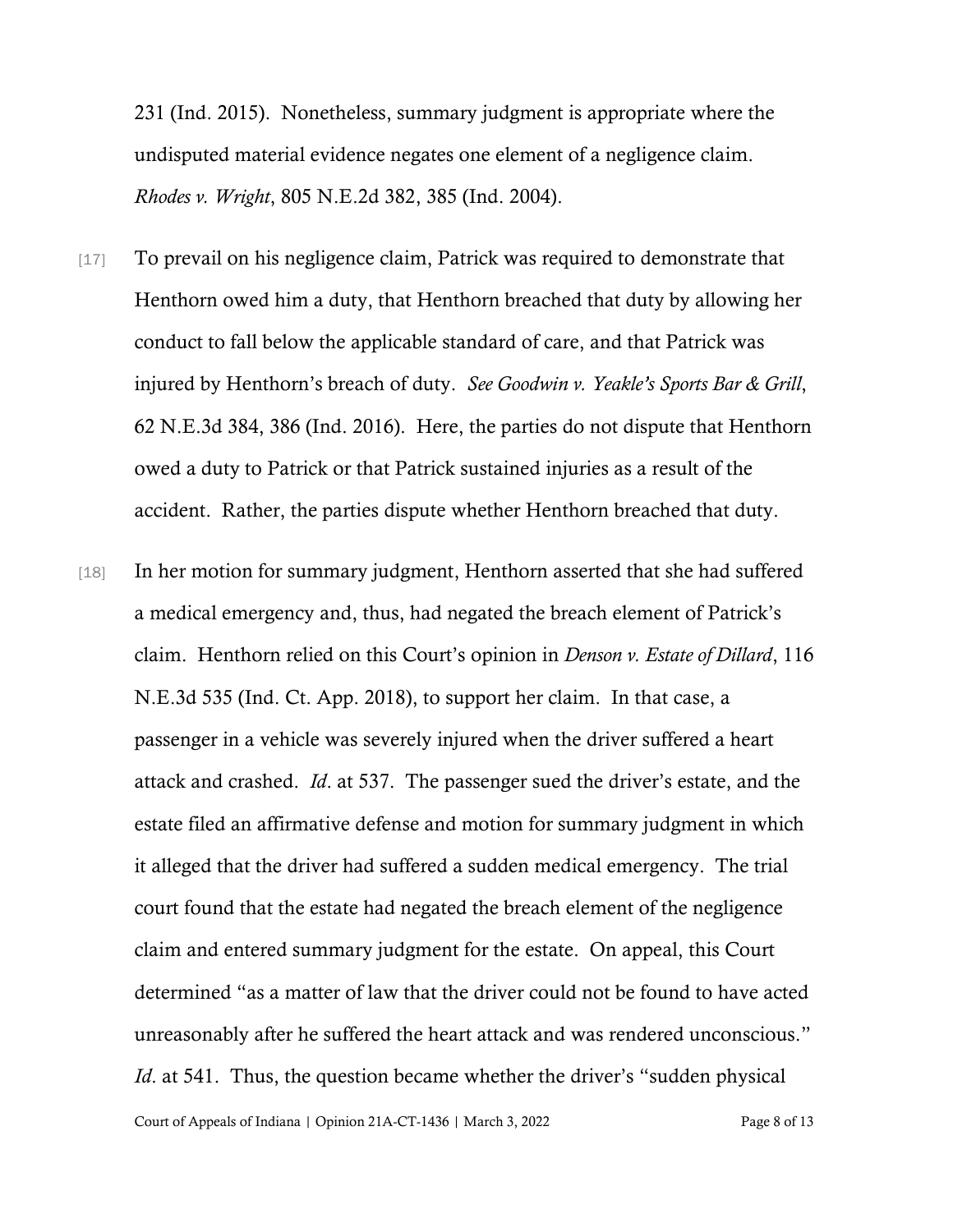incapacity was reasonably foreseeable such that a reasonably prudent person in his position would not have risked driving." *Id*.

- [19] Here, Henthorn asserted that, as a matter of law, she could not be found to have acted unreasonably when she suddenly lost consciousness. And she continued that she did not act unreasonably when she decided to drive on the day of the accident because her designated evidence demonstrated that her condition was well controlled, that she felt healthy that day, and that she had never had any driving restrictions placed on her. The trial court agreed and entered summary judgment in her favor.
- [20] On appeal, Patrick does not dispute this Court's holding in *Denson*. And he appears to concede that, if Henthorn suffered a medical emergency prior to the accident, the holding in *Denson* would apply. But Patrick asserts that "whether Henthorn acted unreasonably in deciding to drive" on the date of the accident "is not and never has been the issue in this matter." Reply Br. at 5. Rather, he asserts that "the real issue is whether [she] actually suffered a sudden medical emergency on the date of the accident." *Id*. And Patrick contends that Henthorn's inconsistent statements created a genuine issue of material fact regarding whether she suffered a medical emergency prior to the accident.
- [21] To support his assertion, Patrick directs us to Henthorn's deposition, in which she testified that she had not had any episodes of lightheadedness or been admitted for in-patient treatment for her OTC in the past ten years. Patrick avers that it is reasonable to infer from those answers that she has not suffered

Court of Appeals of Indiana | Opinion 21A-CT-1436 | March 3, 2022 Page 9 of 13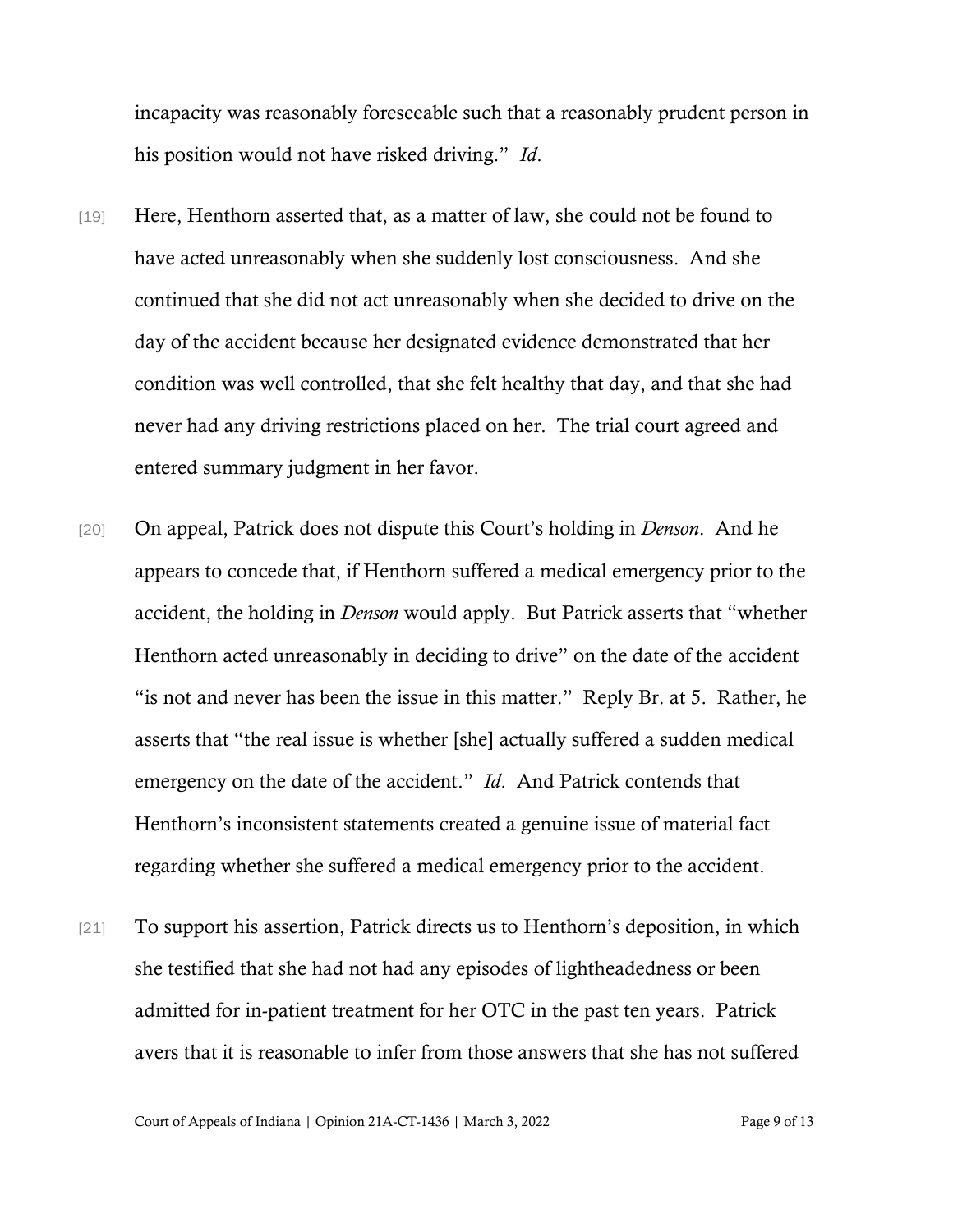any episodes from her OTC in the past ten years, including on the date of the offense, which is inconsistent with the statements in her and Dr. Hainline's affidavits. We cannot agree.

- [22] When considering the meaning of witness testimony, the proper inquiry requires that we consider both the question and the answer in context. The statements at issue in Henthorn's deposition were in response to questions about her medical history. Specifically, the answers Patrick contends created an issue of fact were Henthorn's answers to a line of questions that began when Patrick asked her how her OTC deficiency had affected her "in the past." Appellant's App. Vol. 2 at 77. After Patrick asked her that question, Henthorn testified that, most of the time, her OTC deficiency does not affect her but that it has "in the past." *Id*. Patrick and Henthorn then engaged in a colloquy about the symptoms that Henthorn had previously experienced. *See id*. at 77-78. It was during that line of questioning that Henthorn stated that she had not had any episodes of lightheadedness or received in-patient treatment in the past 10 years.
- [23] In other words, Patrick's questions were not questions about whether Henthorn had suffered a medical emergency on the date of the accident. Rather, they were clearly questions about her medical history. This is further demonstrated by the fact that, later in the deposition, Patrick changed subjects when he said, "Okay. Let's talk a little bit about the day of the accident." *Id*. at 83. It was then that Henthorn testified that she had felt "okay" that morning but that,

Court of Appeals of Indiana | Opinion 21A-CT-1436 | March 3, 2022 Page 10 of 13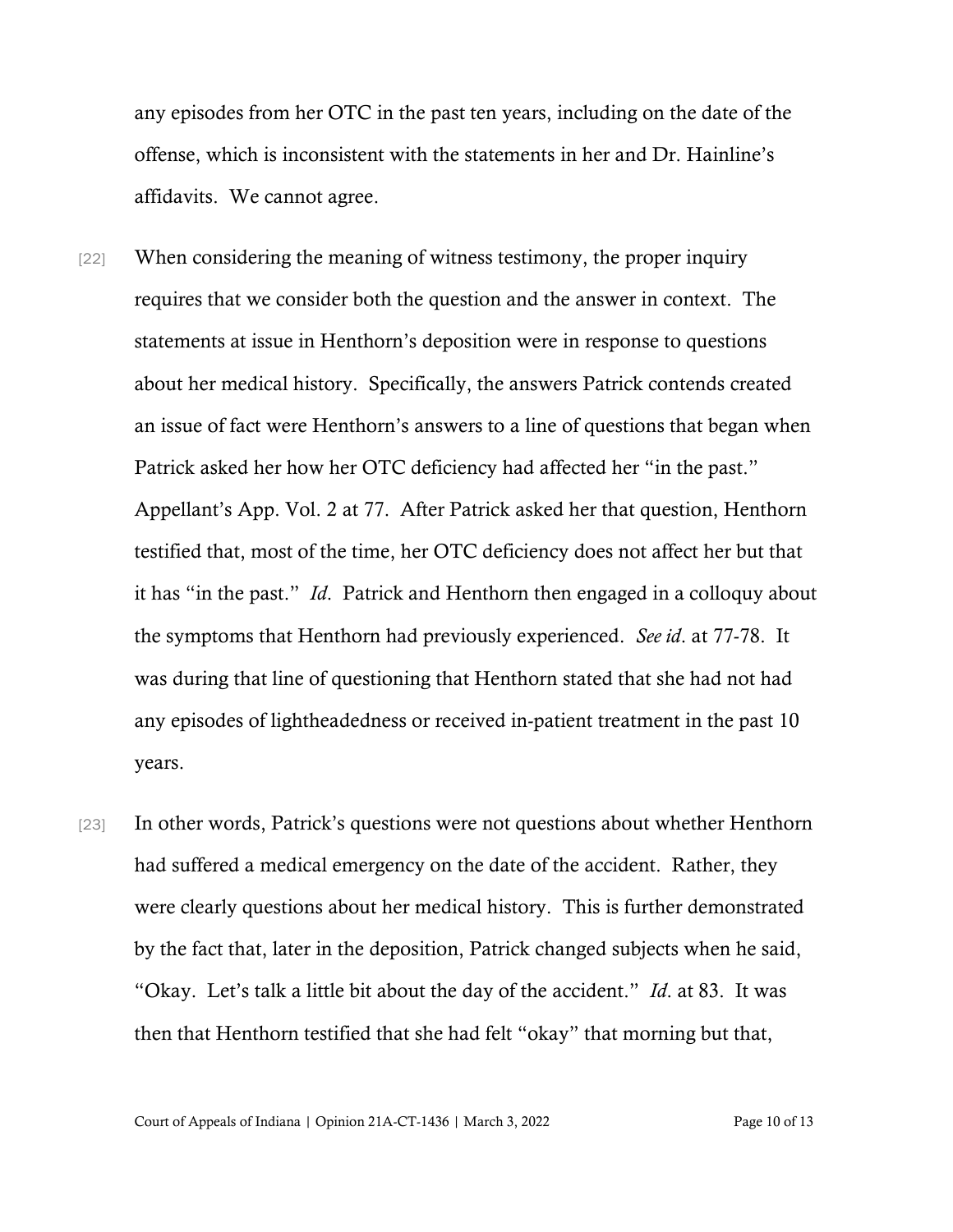prior to the accident, she got "kind of dizzy" and her "head had a really sharp pain" while she was driving. *Id*. at 84-85.

- [24] "Although we are mindful that all reasonable inferences must be construed in favor of the nonmoving party, those inferences must still be *reasonable*." *Speaks v. Rao*, 117 N.E.3d 661, 668 (Ind. Ct. App. 2018) (internal citation omitted; emphasis in original); *see also Estate of Short ex rel. Short v. Brookville Crossing 4060 LLC*, 972 N.E.2d 897, 904 n.4 (Ind. Ct. App. 2012) ("on summary judgment, only 'reasonable' inferences are to be construed in favor of the nonmovant"). And, again, taking Henthorn's answers during the deposition in context and not in isolation, the only reasonable inference is that, when Henthorn testified that she had not had an episode in ten years, she was responding to questions about her medical history and was referring to the time period before the accident, not to the date of the accident.
- [25] The questions about Henthorn's "past" during the deposition do not present a genuine issue of material fact as to whether she suffered a medical emergency on the date of the accident. Rather, the designated evidence, including her affidavit, her doctor's affidavit, and her testimony during the deposition, all consistently demonstrate that Henthorn suffered a medical emergency just prior to the accident.
- [26] Still, Patrick asserts that Henthorn offered "several different versions of how she felt" just prior to the accident and "several different versions of the accident itself." Appellant's Br. at 12. As to how Henthorn felt on the day of the

Court of Appeals of Indiana | Opinion 21A-CT-1436 | March 3, 2022 Page 11 of 13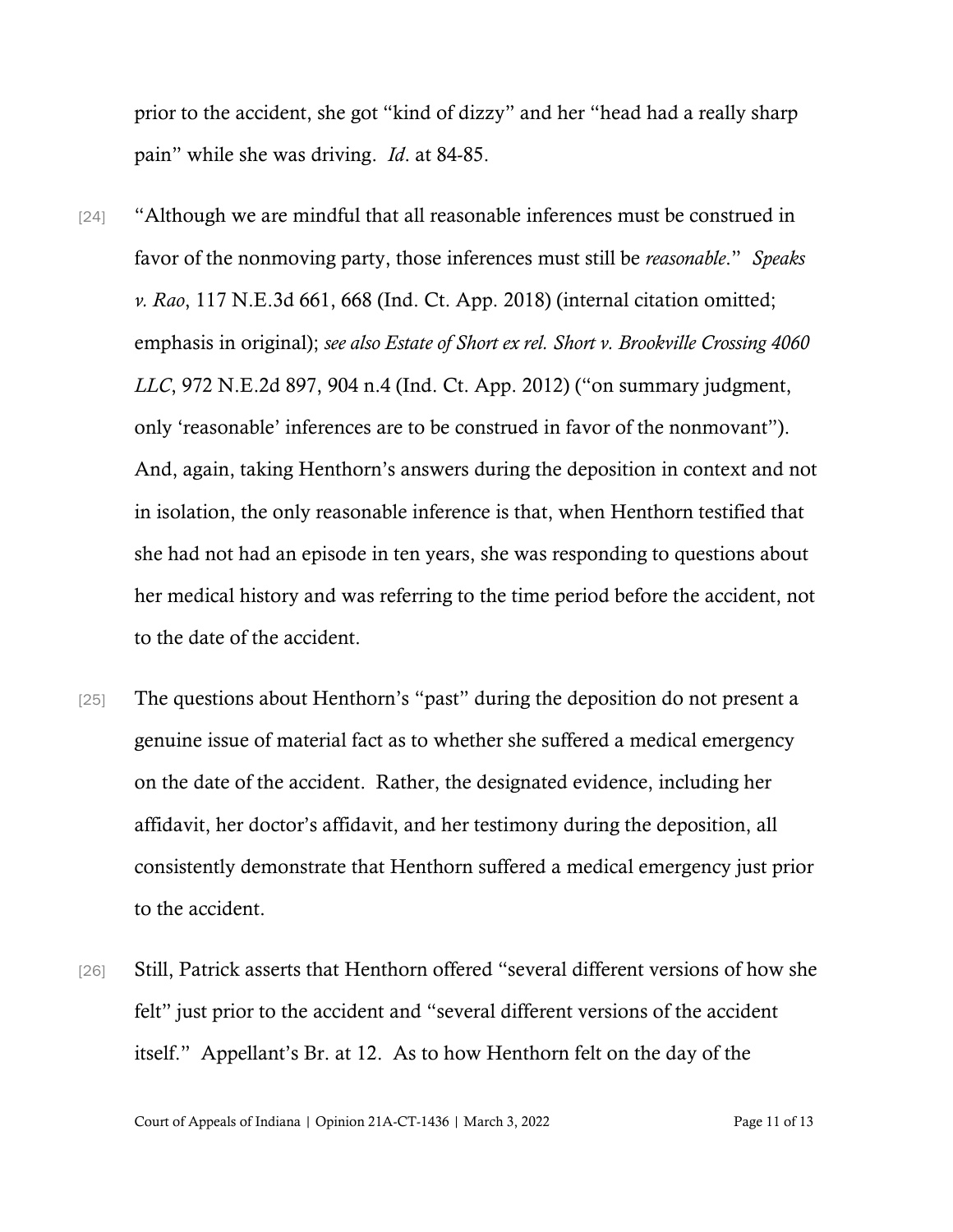accident, Patrick claims that the accident report demonstrates that she was "hot" prior to the accident, but that she stated in her affidavit that she was "light-headed, flush and dizzy," and that she testified in her deposition that she "felt dizzy and had a sharp pain in her head." *Id*.

- [27] As to Henthorn's memory of the accident, Patrick directs us to Henthorn's affidavit, in which she stated that she had lost consciousness and woke up next to a telephone pole and that she did not remember the accident. And Patrick directs us to the portion of Henthorn's deposition in which she testified that she remembered going through the intersection but does not remember striking any vehicles, which he claims is inconsistent with the accident report as that report states that Henthorn hit the first vehicle prior to reaching the intersection.
- [28] Patrick baldly asserts that those inconsistent statements "preclude the entry of summary judgment." *Id*. at 13. But Patrick has not made any argument to demonstrate that either Henthorn's description of her symptoms or her memory of the accident created a genuine issue of material fact. A "fact is 'material' if its resolution would affect the outcome of the case." *Hughley*, 15 N.E.3d at 1003. Here, neither Henthorn's symptoms nor her memory of the accident would affect the outcome of the case. In other words, whether she was hot, dizzy, light-headed, or some combination thereof, or whether she remembered some or none of the accident, does not create a genuine issue of material fact on the dispositive issue—whether she suffered a medical emergency.

Court of Appeals of Indiana | Opinion 21A-CT-1436 | March 3, 2022 Page 12 of 13